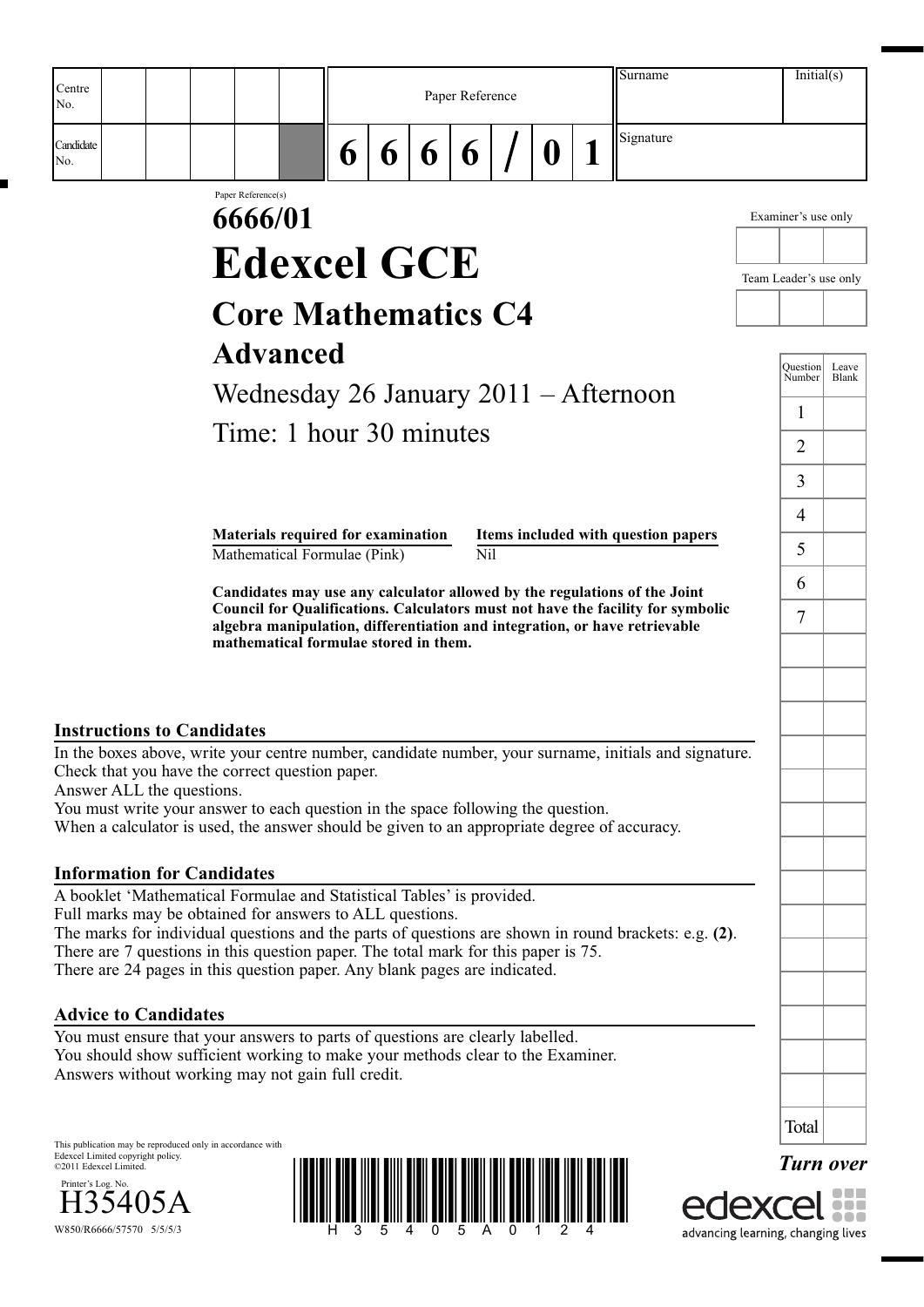| $\int_{0}^{\frac{\pi}{2}} x \sin 2x \, dx$ |     |
|--------------------------------------------|-----|
|                                            | (6) |
|                                            |     |
|                                            |     |
|                                            |     |
|                                            |     |
|                                            |     |
|                                            |     |
|                                            |     |
|                                            |     |
|                                            |     |
|                                            |     |
|                                            |     |
|                                            |     |
|                                            |     |
|                                            |     |
|                                            |     |
|                                            |     |
|                                            |     |
|                                            |     |
|                                            |     |
|                                            |     |
|                                            |     |
|                                            |     |
|                                            |     |
|                                            |     |

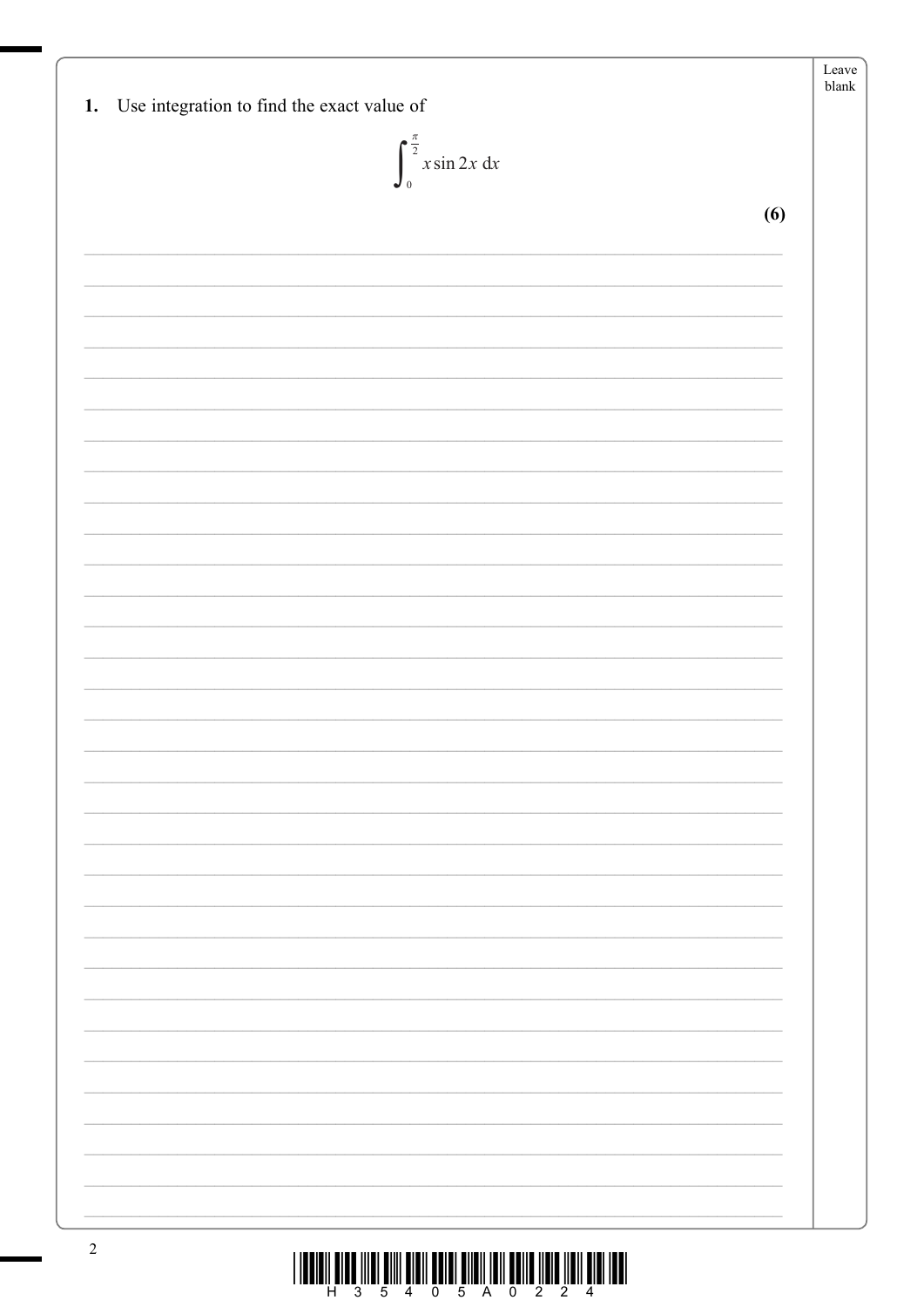| <b>Question 1 continued</b> | Leave<br>${\tt blank}$ |
|-----------------------------|------------------------|
|                             |                        |
|                             |                        |
|                             |                        |
|                             |                        |
|                             |                        |
|                             |                        |
|                             |                        |
|                             |                        |
|                             |                        |
|                             |                        |
|                             |                        |
|                             |                        |
|                             |                        |
|                             |                        |
|                             |                        |
|                             |                        |
|                             |                        |
|                             |                        |
|                             |                        |
|                             |                        |
|                             |                        |
|                             |                        |
|                             |                        |
|                             |                        |
|                             |                        |
|                             |                        |
|                             |                        |
|                             |                        |
|                             | Q1                     |
| (Total 6 marks)             |                        |
|                             | $\mathfrak{Z}$         |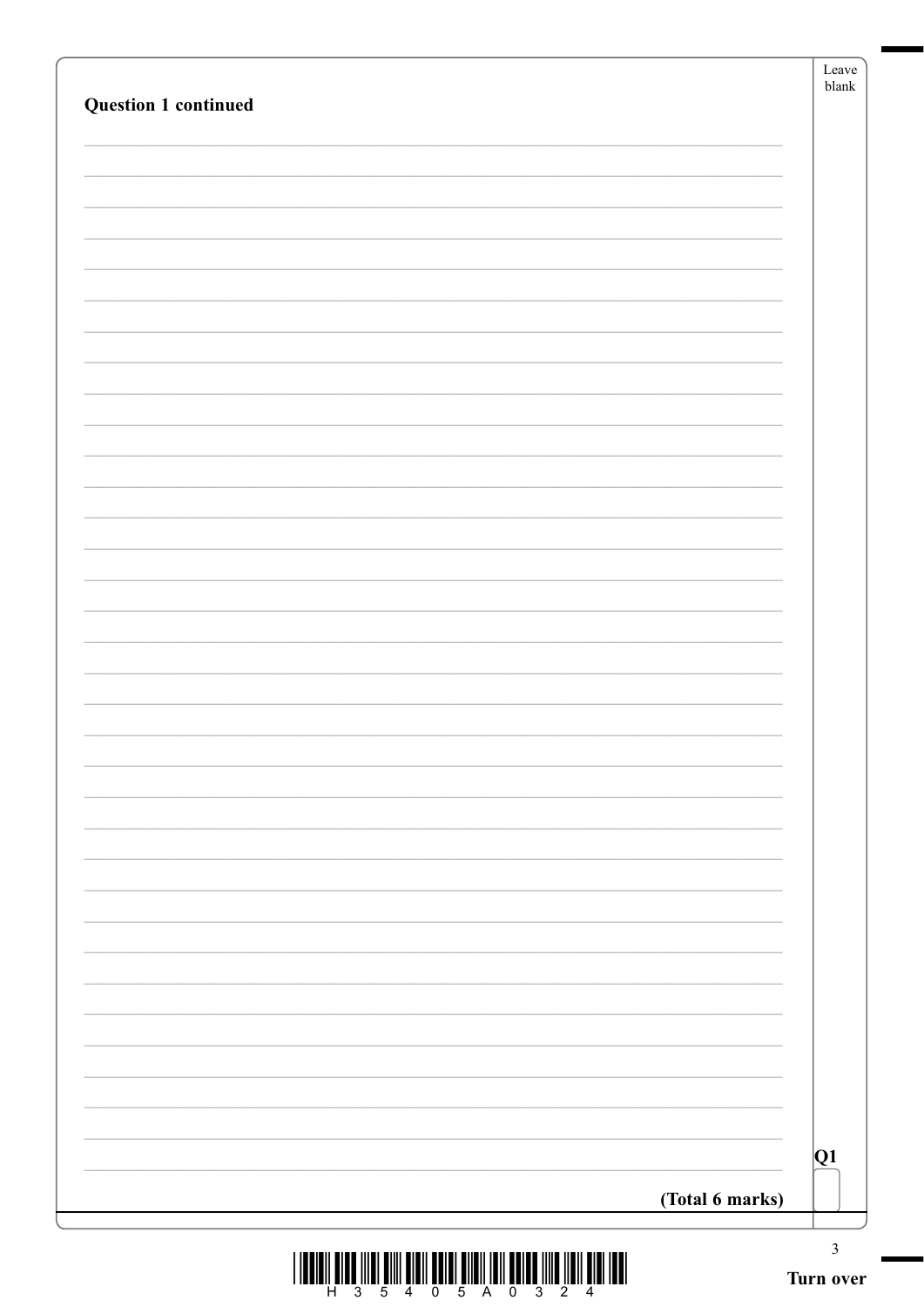|                                                                                     | Leave<br>blank |
|-------------------------------------------------------------------------------------|----------------|
| The current, $I$ amps, in an electric circuit at time $t$ seconds is given by<br>2. |                |
| $I = 16-16(0.5)^t$ , $t \ge 0$                                                      |                |
|                                                                                     |                |
| Use differentiation to find the value of $\frac{dI}{dt}$ when $t = 3$ .             |                |
| Give your answer in the form $\ln a$ , where a is a constant.                       |                |
|                                                                                     | (5)            |
|                                                                                     |                |
|                                                                                     |                |
|                                                                                     |                |
|                                                                                     |                |
|                                                                                     |                |
|                                                                                     |                |
|                                                                                     |                |
|                                                                                     |                |
|                                                                                     |                |
|                                                                                     |                |
|                                                                                     |                |
|                                                                                     |                |
|                                                                                     |                |
|                                                                                     |                |
|                                                                                     |                |
|                                                                                     |                |
|                                                                                     |                |
|                                                                                     |                |
|                                                                                     |                |
|                                                                                     |                |
|                                                                                     |                |
|                                                                                     |                |
|                                                                                     |                |
|                                                                                     |                |
|                                                                                     |                |
|                                                                                     |                |
|                                                                                     |                |
|                                                                                     |                |

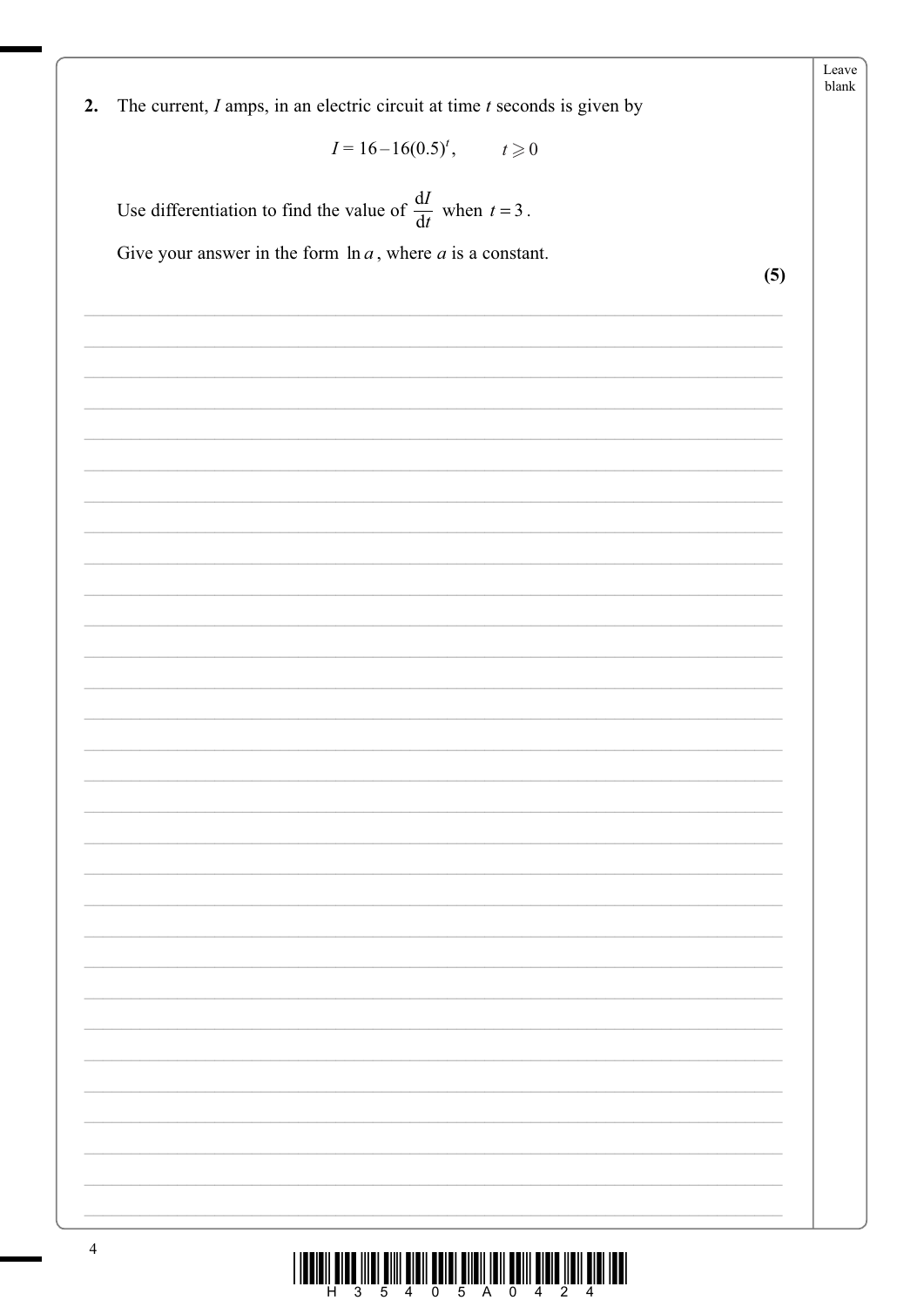|                             | Leave<br>${\tt blank}$ |
|-----------------------------|------------------------|
| <b>Question 2 continued</b> |                        |
|                             |                        |
|                             |                        |
|                             |                        |
|                             |                        |
|                             |                        |
|                             |                        |
|                             |                        |
|                             |                        |
|                             |                        |
|                             |                        |
|                             |                        |
|                             |                        |
|                             |                        |
|                             |                        |
|                             |                        |
|                             |                        |
|                             |                        |
|                             |                        |
|                             |                        |
|                             |                        |
|                             |                        |
|                             |                        |
|                             |                        |
|                             |                        |
|                             |                        |
|                             | Q2                     |
| (Total 5 marks)             |                        |
| ٠                           | $\mathfrak{S}$         |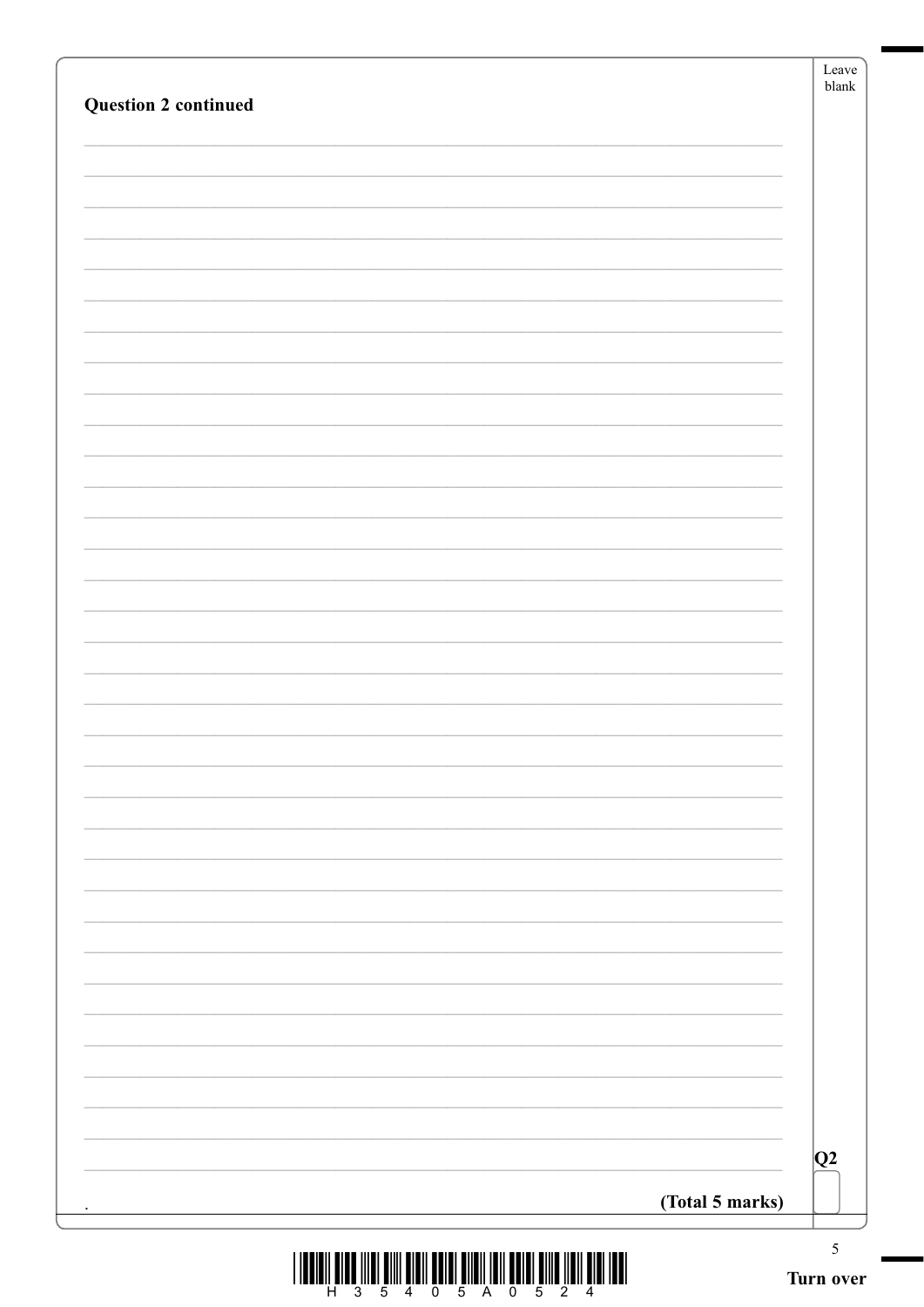3. (a) Express 
$$
\frac{5}{(x-1)(3x+2)}
$$
 in partial fractions.  
\n(b) Hence find  $\int \frac{5}{(x-1)(3x+2)} dx$ , where  $x > 1$ .  
\n(c) Find the particular solution of the differential equation  
\n $(x-1)(3x+2)\frac{dy}{dx} = 5y$ ,  $x > 1$ ,  
\nfor which  $y = 8$  at  $x = 2$ . Give your answer in the form  $y = f(x)$ .  
\n(6)

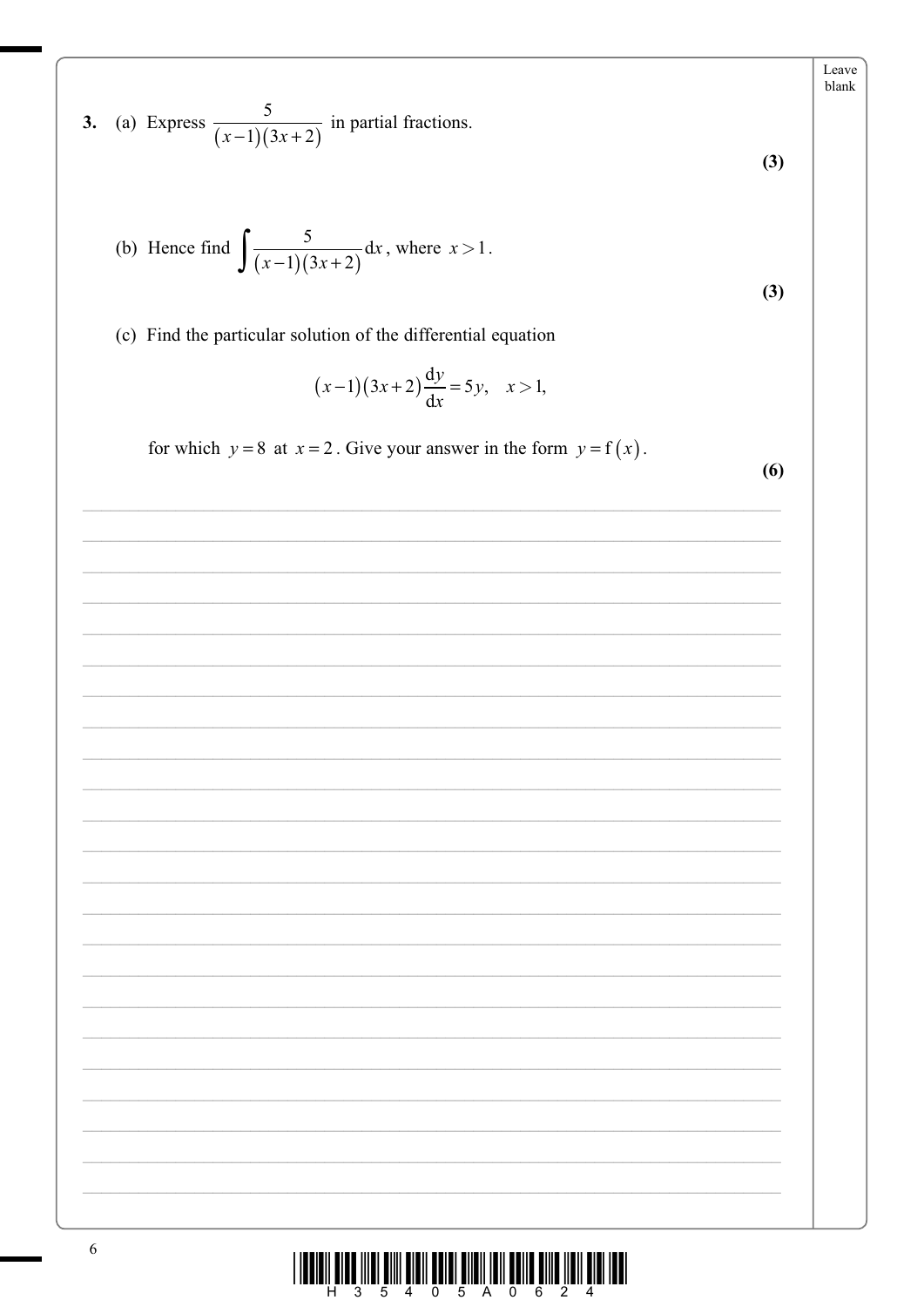|                             | Leave<br>${\sf blank}$ |
|-----------------------------|------------------------|
| <b>Question 3 continued</b> |                        |
|                             |                        |
|                             |                        |
|                             |                        |
|                             |                        |
|                             |                        |
|                             |                        |
|                             |                        |
|                             |                        |
|                             |                        |
|                             |                        |
|                             |                        |
|                             |                        |
|                             |                        |
|                             |                        |
|                             |                        |
|                             |                        |
|                             |                        |
|                             |                        |
|                             |                        |
|                             |                        |
|                             |                        |
|                             |                        |
|                             |                        |
|                             |                        |
|                             |                        |
|                             |                        |
|                             |                        |
|                             |                        |
|                             |                        |
|                             |                        |
|                             |                        |
|                             |                        |
|                             |                        |
|                             |                        |
|                             |                        |
|                             | $\tau$                 |

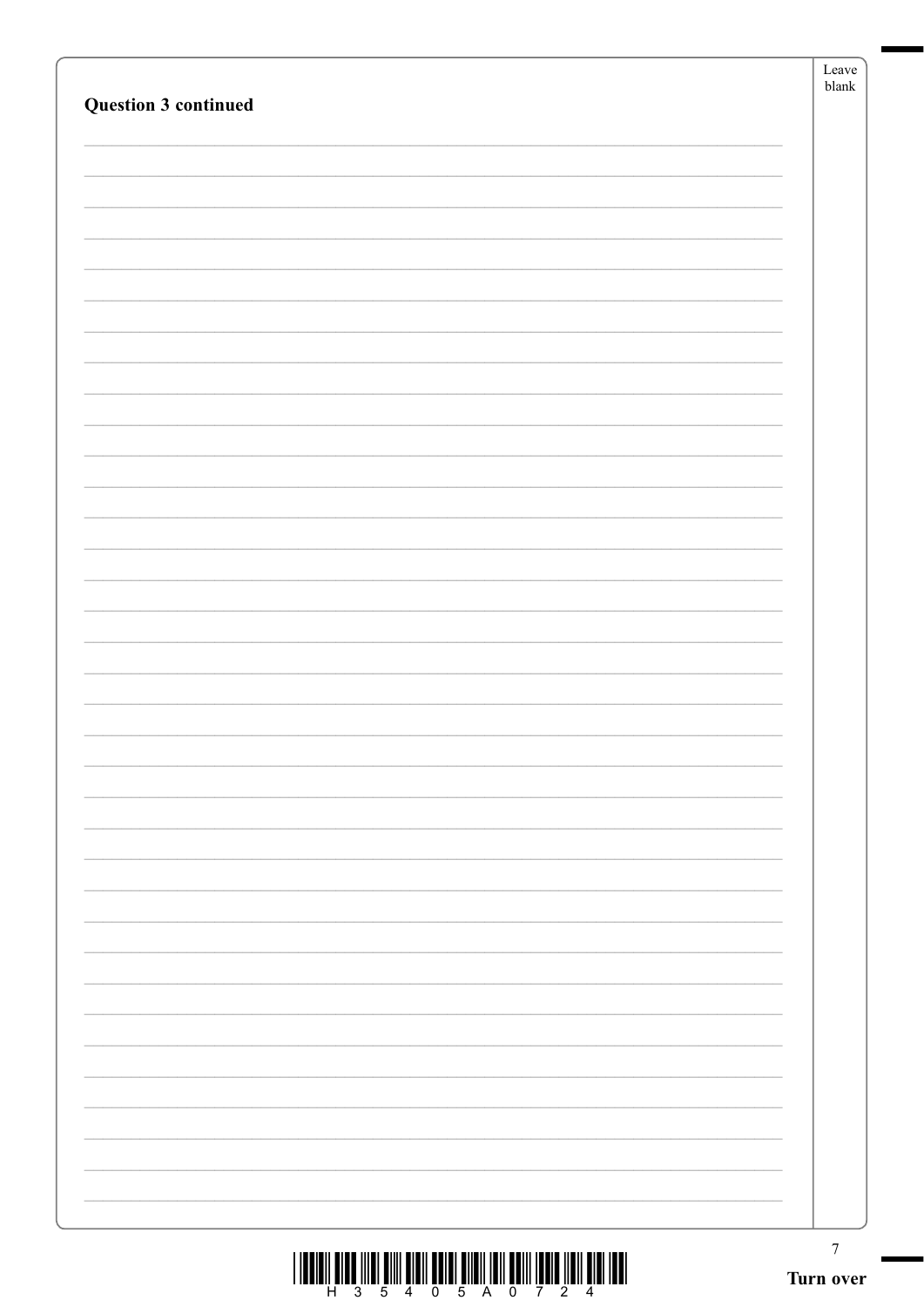|                             | Leave         |
|-----------------------------|---------------|
|                             | ${\tt blank}$ |
| <b>Question 3 continued</b> |               |
|                             |               |
|                             |               |
|                             |               |
|                             |               |
|                             |               |
|                             |               |
|                             |               |
|                             |               |
|                             |               |
|                             |               |
|                             |               |
|                             |               |
|                             |               |
|                             |               |
|                             |               |
|                             |               |
|                             |               |
|                             |               |
|                             |               |
|                             |               |
|                             |               |
|                             |               |
|                             |               |
|                             |               |
|                             |               |
|                             |               |
|                             |               |
|                             |               |
|                             |               |
|                             |               |
|                             |               |
|                             |               |
|                             |               |
|                             |               |
|                             |               |
|                             |               |
|                             |               |
|                             |               |
|                             |               |
|                             |               |
|                             |               |
|                             |               |
|                             |               |
|                             |               |
|                             |               |
|                             |               |
|                             |               |
|                             |               |
|                             |               |
|                             |               |
|                             |               |
|                             |               |
|                             |               |
|                             |               |
|                             |               |

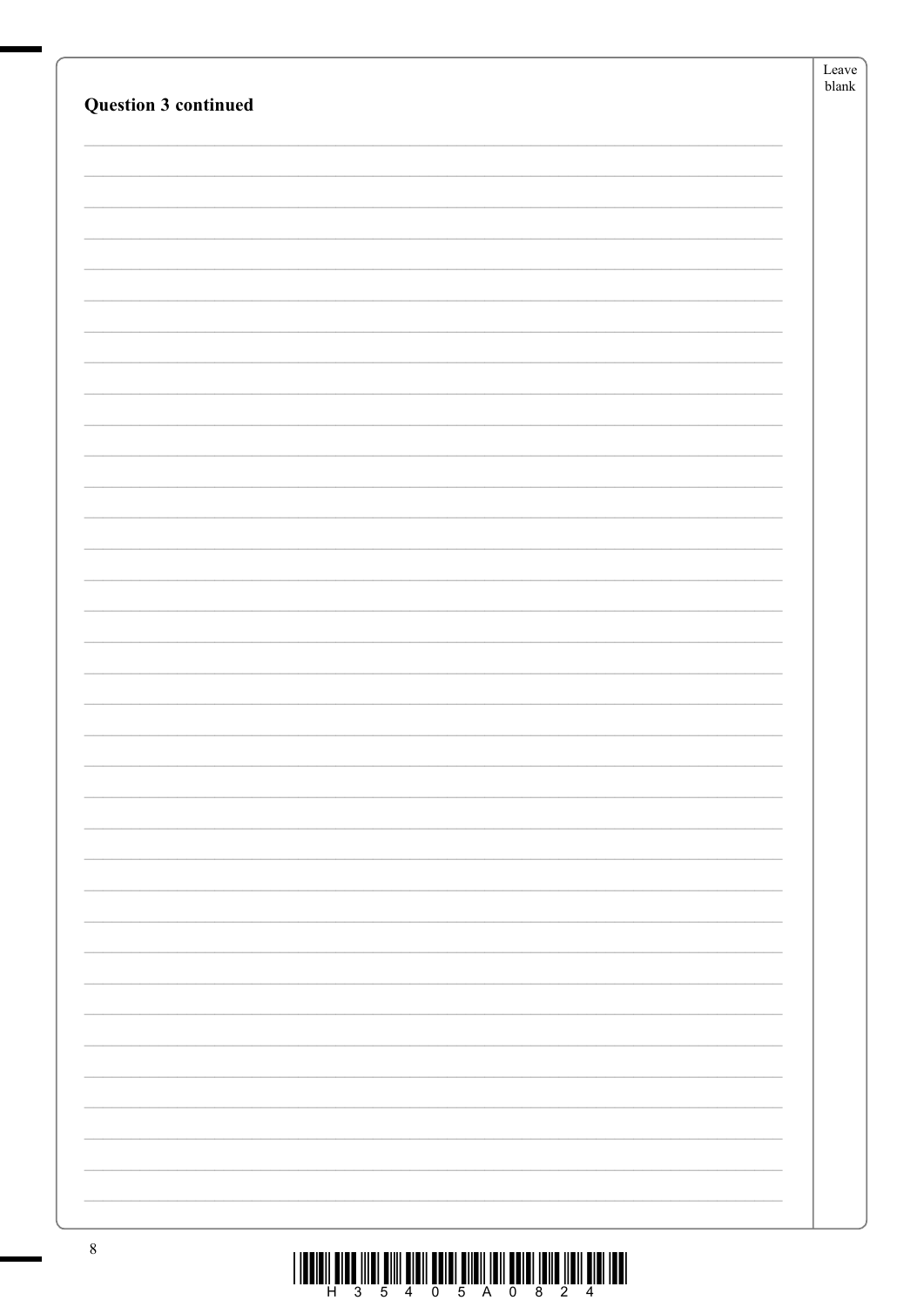|                             |                  | Leave<br>$b$ lank |
|-----------------------------|------------------|-------------------|
| <b>Question 3 continued</b> |                  |                   |
|                             |                  |                   |
|                             |                  |                   |
|                             |                  |                   |
|                             |                  |                   |
|                             |                  |                   |
|                             |                  |                   |
|                             |                  |                   |
|                             |                  |                   |
|                             |                  |                   |
|                             |                  |                   |
|                             |                  |                   |
|                             |                  |                   |
|                             |                  |                   |
|                             |                  |                   |
|                             |                  |                   |
|                             |                  |                   |
|                             |                  |                   |
|                             |                  |                   |
|                             |                  |                   |
|                             |                  |                   |
|                             |                  |                   |
|                             |                  |                   |
|                             |                  |                   |
|                             |                  |                   |
|                             |                  |                   |
|                             |                  |                   |
|                             |                  |                   |
|                             |                  |                   |
|                             |                  | Q3                |
|                             | (Total 12 marks) |                   |
|                             |                  | 9                 |
|                             |                  | Turn over         |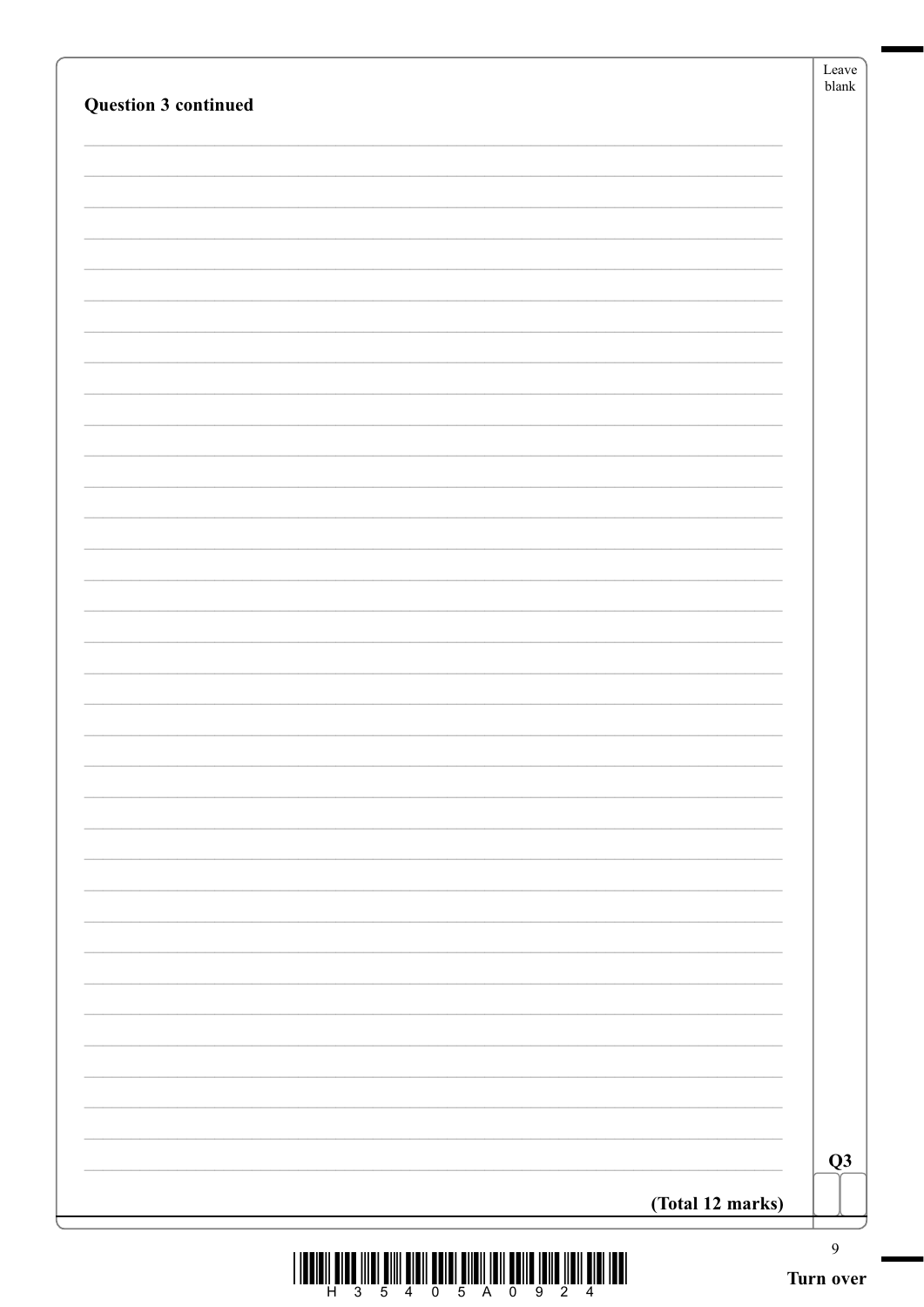| 4. | Relative to a fixed origin O, the point A has position vector $\mathbf{i} - 3\mathbf{j} + 2\mathbf{k}$ and the point B has<br>position vector $-2\mathbf{i} + 2\mathbf{j} - \mathbf{k}$ . The points A and B lie on a straight line l. |     |
|----|----------------------------------------------------------------------------------------------------------------------------------------------------------------------------------------------------------------------------------------|-----|
|    | (a) Find $\overrightarrow{AB}$ .                                                                                                                                                                                                       |     |
|    |                                                                                                                                                                                                                                        | (2) |
|    |                                                                                                                                                                                                                                        |     |
|    | (b) Find a vector equation of $l$ .                                                                                                                                                                                                    |     |
|    |                                                                                                                                                                                                                                        | (2) |
|    | The point C has position vector $2\mathbf{i} + p\mathbf{j} - 4\mathbf{k}$ with respect to O, where p is a constant.<br>Given that $AC$ is perpendicular to $l$ , find                                                                  |     |
|    | (c) the value of $p$ ,                                                                                                                                                                                                                 |     |
|    |                                                                                                                                                                                                                                        | (4) |
|    |                                                                                                                                                                                                                                        |     |
|    | (d) the distance $AC$ .                                                                                                                                                                                                                | (2) |
|    |                                                                                                                                                                                                                                        |     |
|    |                                                                                                                                                                                                                                        |     |
|    |                                                                                                                                                                                                                                        |     |
|    |                                                                                                                                                                                                                                        |     |
|    |                                                                                                                                                                                                                                        |     |
|    |                                                                                                                                                                                                                                        |     |
|    |                                                                                                                                                                                                                                        |     |
|    |                                                                                                                                                                                                                                        |     |
|    |                                                                                                                                                                                                                                        |     |
|    |                                                                                                                                                                                                                                        |     |
|    |                                                                                                                                                                                                                                        |     |
|    |                                                                                                                                                                                                                                        |     |
|    |                                                                                                                                                                                                                                        |     |
|    |                                                                                                                                                                                                                                        |     |
|    |                                                                                                                                                                                                                                        |     |
|    |                                                                                                                                                                                                                                        |     |
|    |                                                                                                                                                                                                                                        |     |
|    |                                                                                                                                                                                                                                        |     |
|    |                                                                                                                                                                                                                                        |     |
|    |                                                                                                                                                                                                                                        |     |
|    |                                                                                                                                                                                                                                        |     |
|    |                                                                                                                                                                                                                                        |     |
|    |                                                                                                                                                                                                                                        |     |
|    |                                                                                                                                                                                                                                        |     |
|    |                                                                                                                                                                                                                                        |     |
|    |                                                                                                                                                                                                                                        |     |
|    |                                                                                                                                                                                                                                        |     |
|    |                                                                                                                                                                                                                                        |     |
|    |                                                                                                                                                                                                                                        |     |

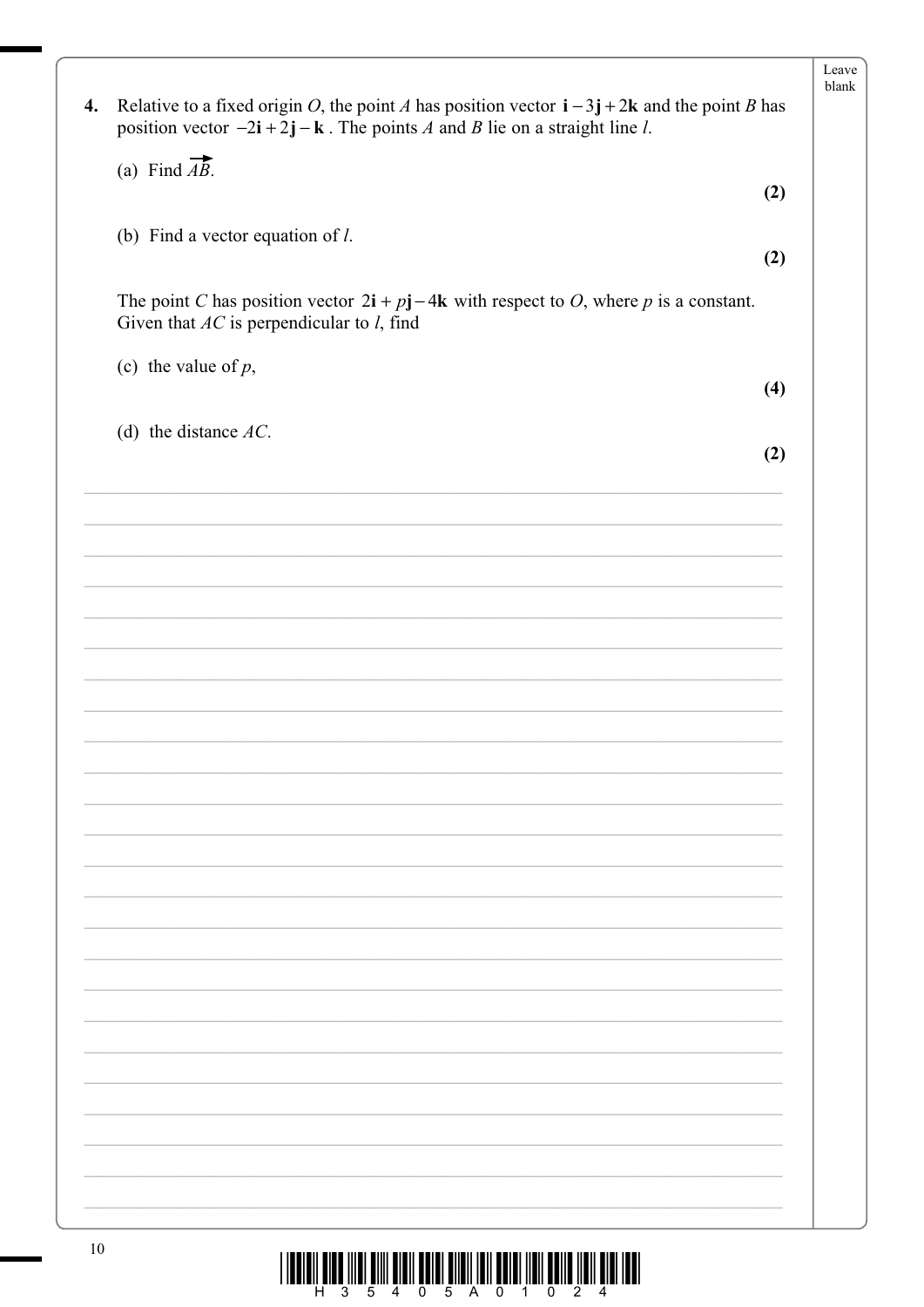| <b>Question 4 continued</b>                                                                                                                                                                                                                                                                                                                                                                                                                                   | Leave<br>${\tt blank}$ |
|---------------------------------------------------------------------------------------------------------------------------------------------------------------------------------------------------------------------------------------------------------------------------------------------------------------------------------------------------------------------------------------------------------------------------------------------------------------|------------------------|
|                                                                                                                                                                                                                                                                                                                                                                                                                                                               |                        |
|                                                                                                                                                                                                                                                                                                                                                                                                                                                               |                        |
|                                                                                                                                                                                                                                                                                                                                                                                                                                                               |                        |
|                                                                                                                                                                                                                                                                                                                                                                                                                                                               |                        |
|                                                                                                                                                                                                                                                                                                                                                                                                                                                               |                        |
|                                                                                                                                                                                                                                                                                                                                                                                                                                                               |                        |
|                                                                                                                                                                                                                                                                                                                                                                                                                                                               |                        |
|                                                                                                                                                                                                                                                                                                                                                                                                                                                               |                        |
|                                                                                                                                                                                                                                                                                                                                                                                                                                                               |                        |
|                                                                                                                                                                                                                                                                                                                                                                                                                                                               |                        |
|                                                                                                                                                                                                                                                                                                                                                                                                                                                               |                        |
|                                                                                                                                                                                                                                                                                                                                                                                                                                                               |                        |
|                                                                                                                                                                                                                                                                                                                                                                                                                                                               |                        |
|                                                                                                                                                                                                                                                                                                                                                                                                                                                               |                        |
|                                                                                                                                                                                                                                                                                                                                                                                                                                                               |                        |
|                                                                                                                                                                                                                                                                                                                                                                                                                                                               |                        |
|                                                                                                                                                                                                                                                                                                                                                                                                                                                               |                        |
|                                                                                                                                                                                                                                                                                                                                                                                                                                                               |                        |
|                                                                                                                                                                                                                                                                                                                                                                                                                                                               |                        |
|                                                                                                                                                                                                                                                                                                                                                                                                                                                               |                        |
|                                                                                                                                                                                                                                                                                                                                                                                                                                                               |                        |
|                                                                                                                                                                                                                                                                                                                                                                                                                                                               |                        |
|                                                                                                                                                                                                                                                                                                                                                                                                                                                               |                        |
|                                                                                                                                                                                                                                                                                                                                                                                                                                                               |                        |
|                                                                                                                                                                                                                                                                                                                                                                                                                                                               |                        |
|                                                                                                                                                                                                                                                                                                                                                                                                                                                               | 11                     |
| $\textstyle\frac{1}{2}\cdot\frac{1}{2}\cdot\frac{1}{2}\cdot\frac{1}{2}\cdot\frac{1}{2}\cdot\frac{1}{2}\cdot\frac{1}{2}\cdot\frac{1}{2}\cdot\frac{1}{2}\cdot\frac{1}{2}\cdot\frac{1}{2}\cdot\frac{1}{2}\cdot\frac{1}{2}\cdot\frac{1}{2}\cdot\frac{1}{2}\cdot\frac{1}{2}\cdot\frac{1}{2}\cdot\frac{1}{2}\cdot\frac{1}{2}\cdot\frac{1}{2}\cdot\frac{1}{2}\cdot\frac{1}{2}\cdot\frac{1}{2}\cdot\frac{1}{2}\cdot\frac{1}{2}\cdot\frac{1}{2}\cdot\frac{1}{2}\cdot\$ | Turn over              |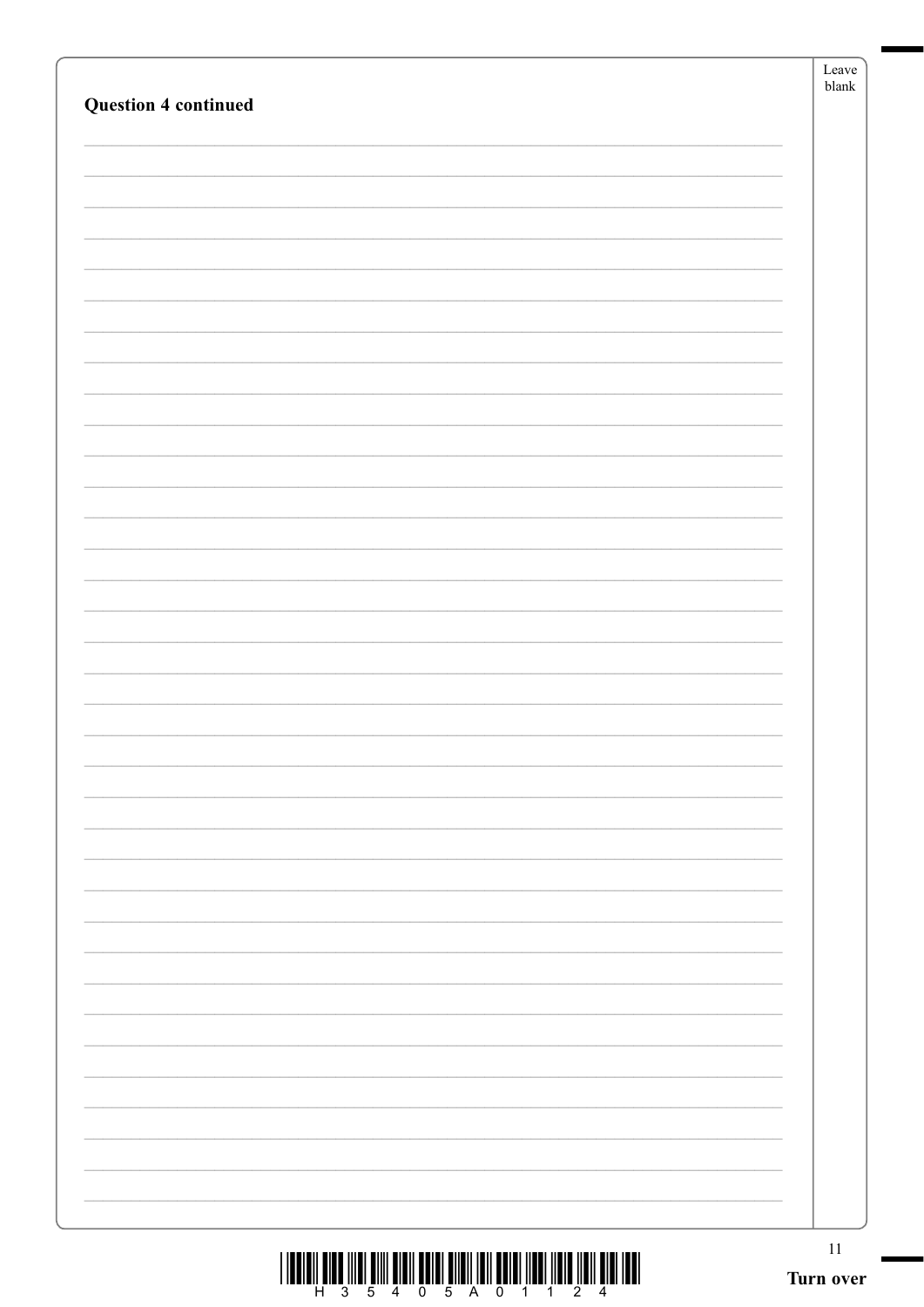|                             | Leave<br>${\tt blank}$ |
|-----------------------------|------------------------|
| <b>Question 4 continued</b> |                        |
|                             |                        |
|                             |                        |
|                             |                        |
|                             |                        |
|                             |                        |
|                             |                        |
|                             |                        |
|                             |                        |
|                             |                        |
|                             |                        |
|                             |                        |
|                             |                        |
|                             |                        |
|                             |                        |
|                             |                        |
|                             |                        |
|                             |                        |
|                             |                        |
|                             |                        |
|                             |                        |
|                             |                        |
|                             |                        |
|                             |                        |
|                             |                        |
|                             |                        |
|                             |                        |
|                             |                        |
|                             |                        |
|                             |                        |
|                             |                        |
|                             |                        |
|                             |                        |
|                             |                        |
|                             |                        |
|                             |                        |
|                             |                        |
|                             |                        |
|                             |                        |
| 12                          |                        |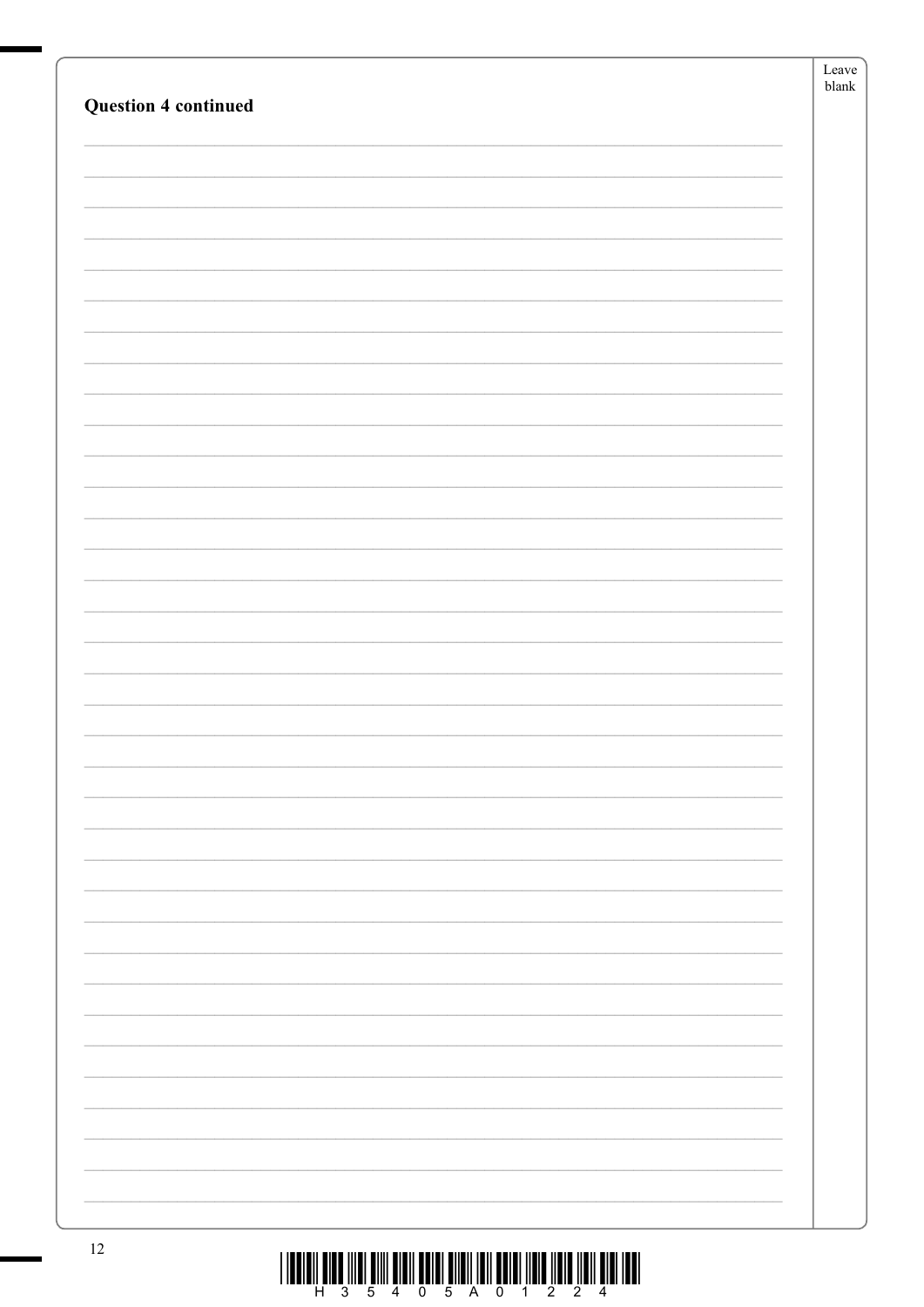| <b>Question 4 continued</b> |                  | Leave<br>${\tt blank}$ |
|-----------------------------|------------------|------------------------|
|                             |                  |                        |
|                             |                  |                        |
|                             |                  |                        |
|                             |                  |                        |
|                             |                  |                        |
|                             |                  |                        |
|                             |                  |                        |
|                             |                  |                        |
|                             |                  |                        |
|                             |                  |                        |
|                             |                  |                        |
|                             |                  |                        |
|                             |                  |                        |
|                             |                  |                        |
|                             |                  |                        |
|                             |                  |                        |
|                             |                  |                        |
|                             |                  |                        |
|                             |                  |                        |
|                             |                  |                        |
|                             |                  |                        |
|                             |                  |                        |
|                             |                  |                        |
|                             |                  |                        |
|                             |                  |                        |
|                             |                  |                        |
|                             |                  |                        |
|                             |                  |                        |
|                             |                  |                        |
|                             |                  |                        |
|                             |                  |                        |
|                             |                  | $\bf Q4$               |
|                             | (Total 10 marks) |                        |
|                             |                  |                        |

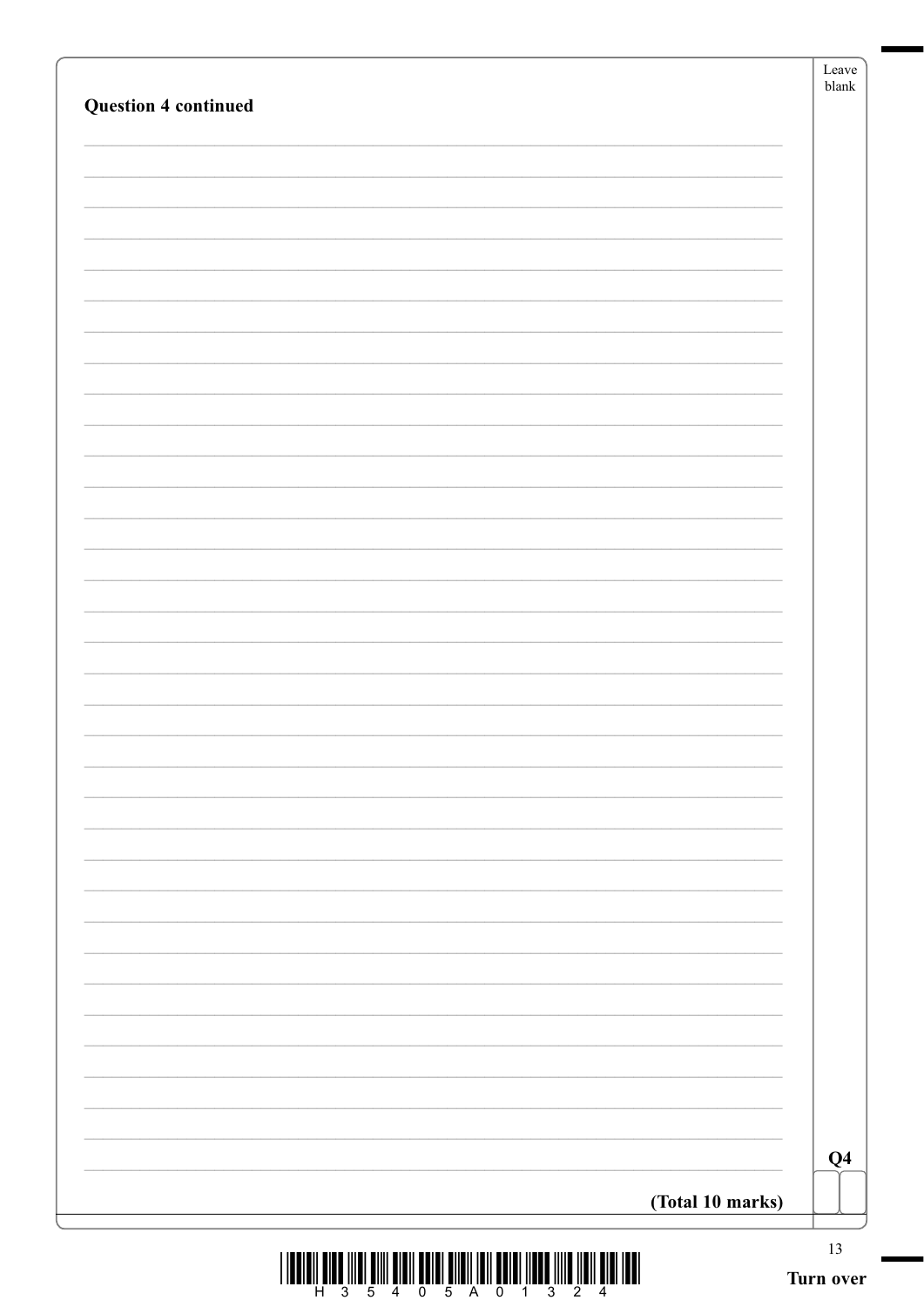Leave blank

5. (a) Use the binomial theorem to expand

$$
(2-3x)^{-2}
$$
,  $|x| < \frac{2}{3}$ ,

in ascending powers of x, up to and including the term in  $x<sup>3</sup>$ . Give each coefficient as a simplified fraction.

$$
f(x) = \frac{a+bx}{(2-3x)^2}
$$
,  $|x| < \frac{2}{3}$ , where *a* and *b* are constants.

In the binomial expansion of  $f(x)$ , in ascending powers of x, the coefficient of x is 0 and the coefficient of  $x^2$  is  $\frac{9}{16}$ . Find

(b) the value of  $a$  and the value of  $b$ ,

 $(5)$ 

 $(5)$ 

(c) the coefficient of  $x^3$ , giving your answer as a simplified fraction.

 $(3)$ 

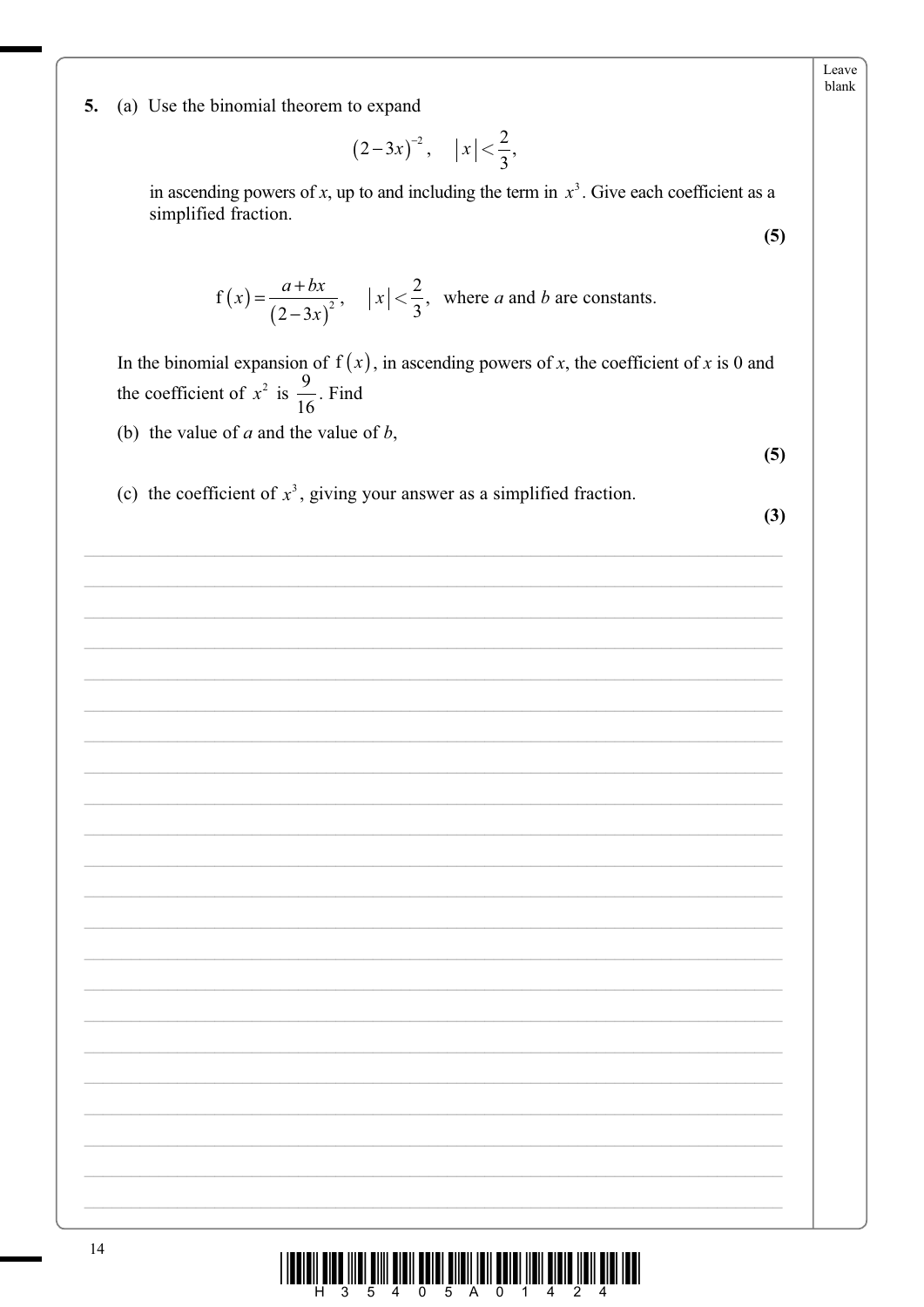| <b>Question 5 continued</b> | Leave<br>${\tt blank}$ |
|-----------------------------|------------------------|
|                             |                        |
|                             |                        |
|                             |                        |
|                             |                        |
|                             |                        |
|                             |                        |
|                             |                        |
|                             |                        |
|                             |                        |
|                             |                        |
|                             |                        |
|                             |                        |
|                             |                        |
|                             |                        |
|                             |                        |
|                             |                        |
|                             |                        |
|                             |                        |
|                             |                        |
|                             |                        |
|                             |                        |
|                             |                        |
|                             |                        |
|                             |                        |
|                             | 15<br>Turn over        |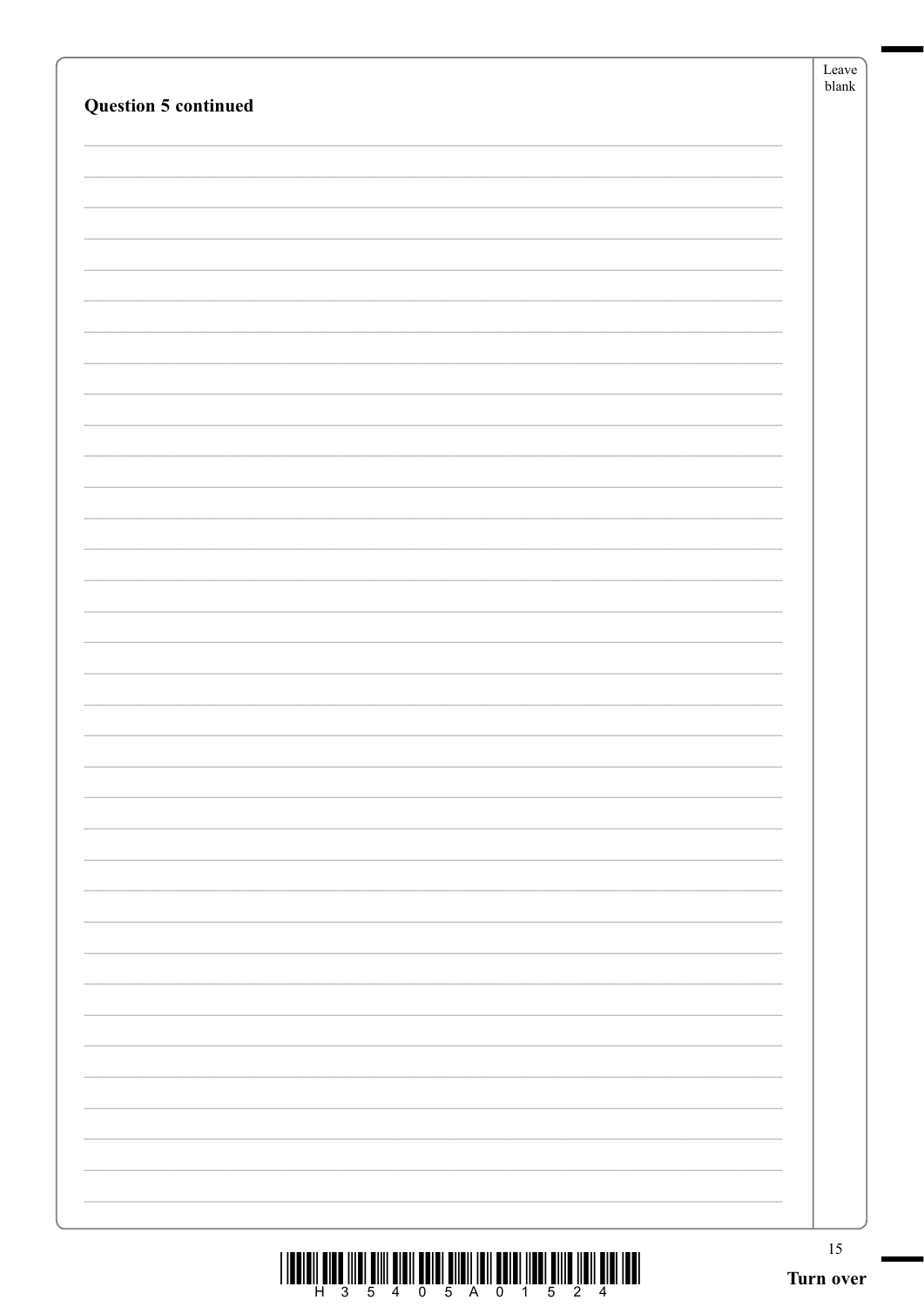|                      | Leave<br>${\tt blank}$ |
|----------------------|------------------------|
| Question 5 continued |                        |
|                      |                        |
|                      |                        |
|                      |                        |
|                      |                        |
|                      |                        |
|                      |                        |
|                      |                        |
|                      |                        |
|                      |                        |
|                      |                        |
|                      |                        |
|                      |                        |
|                      |                        |
|                      |                        |
|                      |                        |
|                      |                        |
|                      |                        |
|                      |                        |
|                      |                        |
|                      |                        |
|                      |                        |
|                      |                        |
|                      |                        |
|                      |                        |
|                      |                        |
|                      |                        |
|                      |                        |
|                      |                        |
|                      |                        |
| 16                   |                        |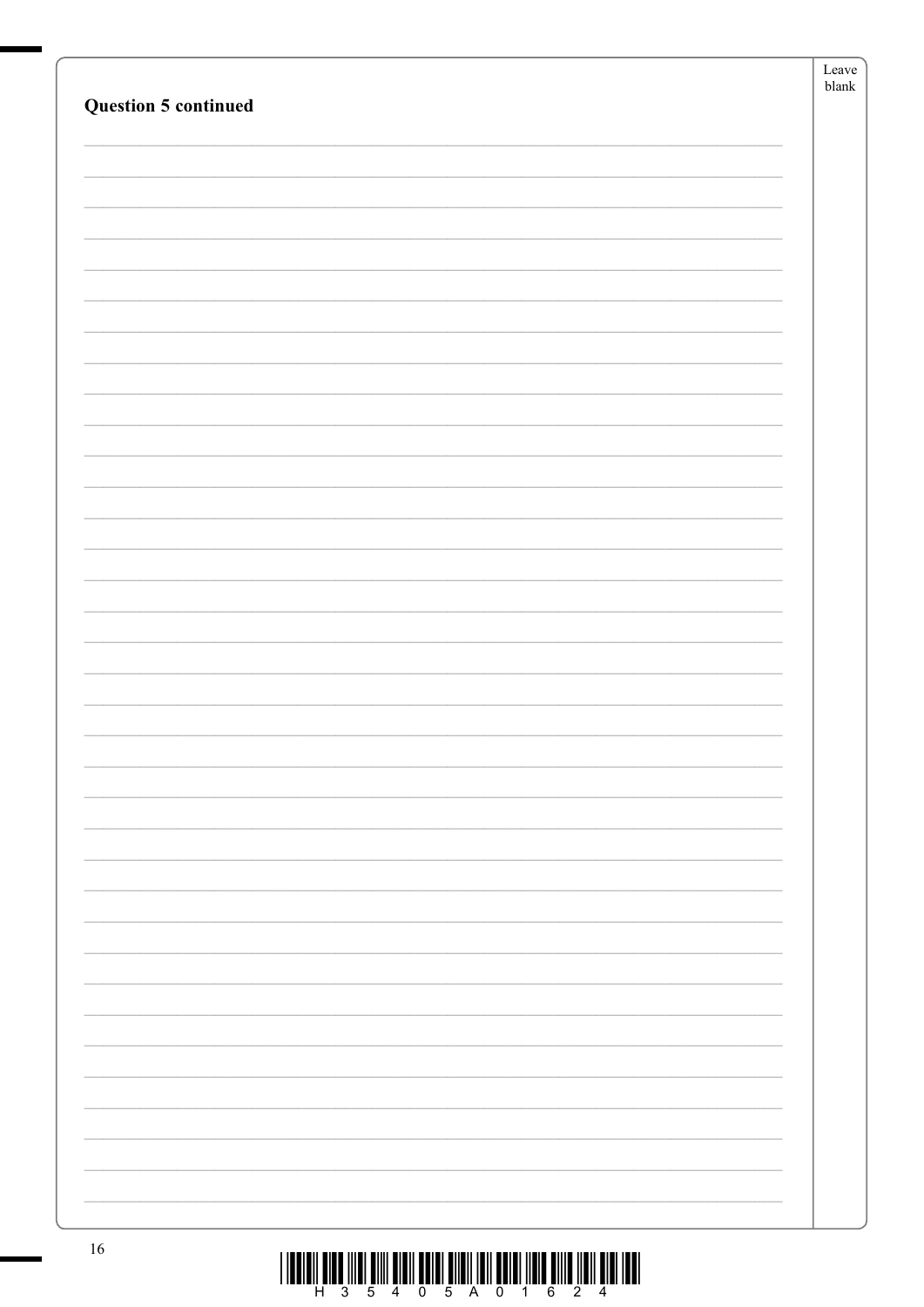| <b>Question 5 continued</b> |                        |
|-----------------------------|------------------------|
|                             |                        |
|                             |                        |
|                             |                        |
|                             |                        |
|                             |                        |
|                             |                        |
|                             |                        |
|                             |                        |
|                             |                        |
|                             |                        |
|                             |                        |
|                             |                        |
|                             |                        |
|                             |                        |
|                             |                        |
|                             |                        |
|                             |                        |
|                             |                        |
|                             |                        |
|                             |                        |
|                             |                        |
|                             |                        |
|                             |                        |
|                             | $\overline{\text{Q5}}$ |

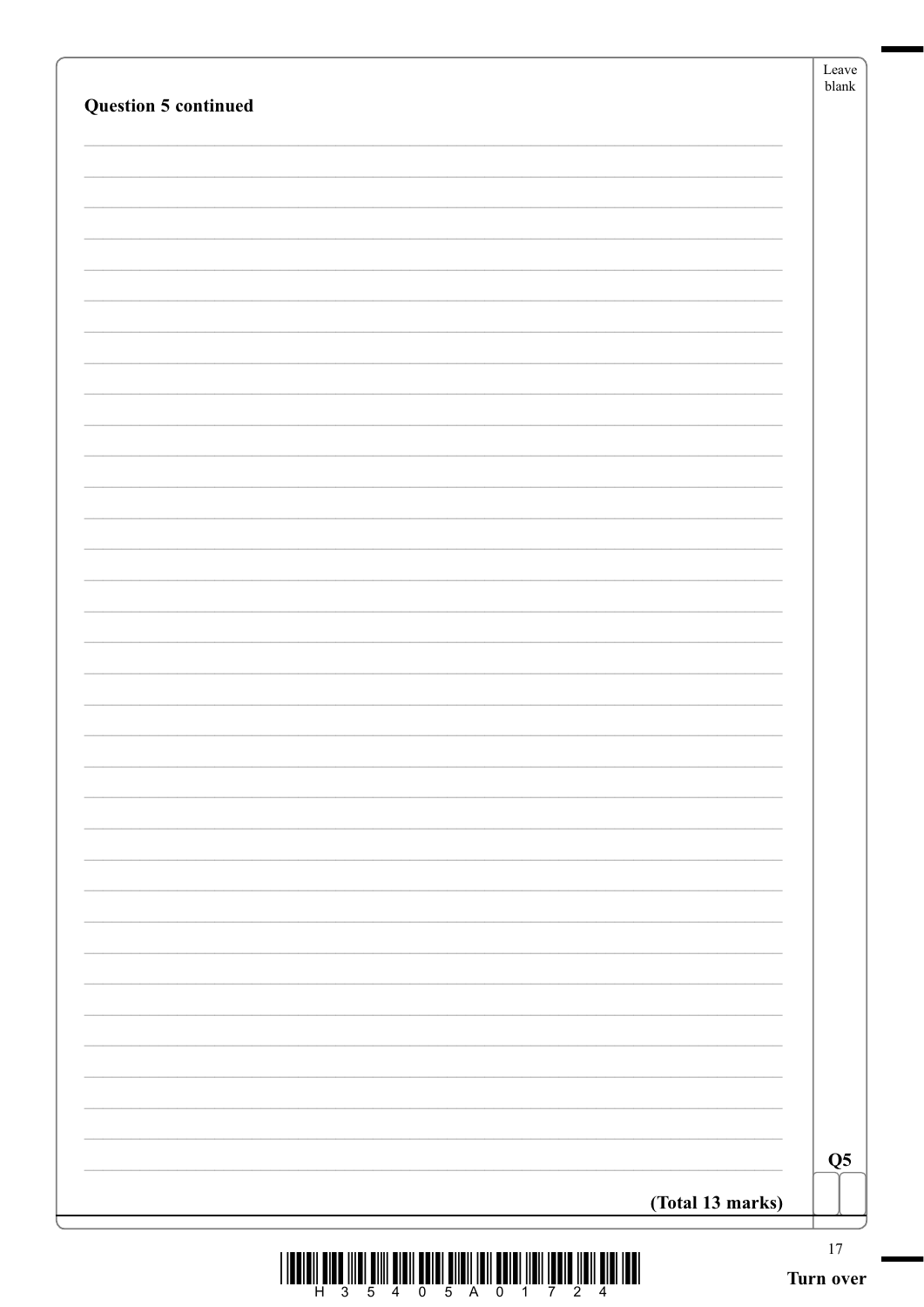Leave blank

 $(6)$ 

 $(3)$ 

6. The curve  $C$  has parametric equations

$$
x = \ln t
$$
,  $y = t^2 - 2$ ,  $t > 0$ 

Find

(a) an equation of the normal to C at the point where  $t = 3$ ,

(b) a cartesian equation of  $C$ .



Figure 1

The finite area R, shown in Figure 1, is bounded by C, the x-axis, the line  $x = \ln 2$  and the line  $x = \ln 4$ . The area R is rotated through 360° about the x-axis.

(c) Use calculus to find the exact volume of the solid generated.

 $(6)$ 

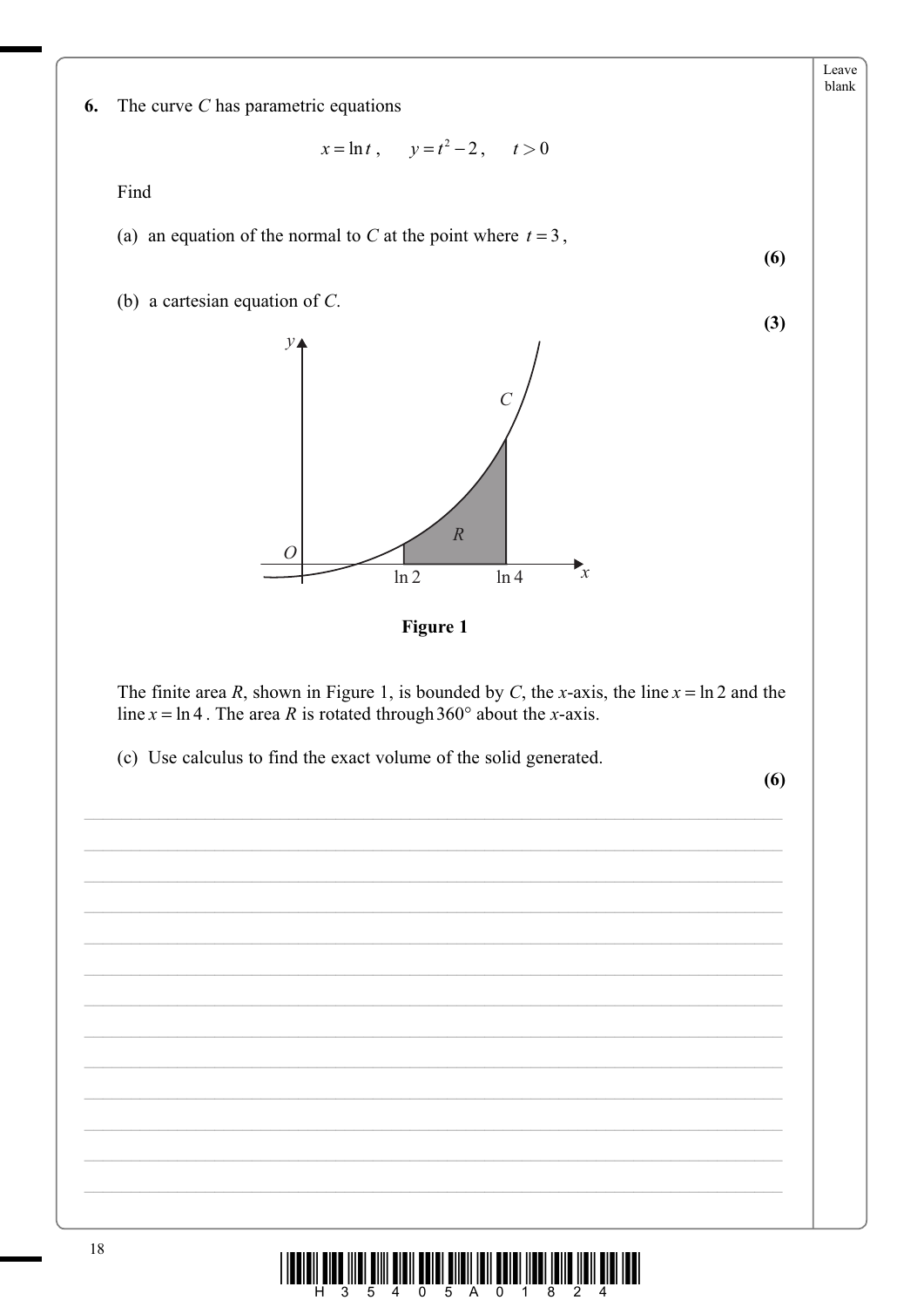|                                                                               | Leave<br>blank |
|-------------------------------------------------------------------------------|----------------|
| Question 6 continued                                                          |                |
|                                                                               |                |
|                                                                               |                |
|                                                                               |                |
|                                                                               |                |
|                                                                               |                |
|                                                                               |                |
|                                                                               |                |
|                                                                               |                |
|                                                                               |                |
|                                                                               |                |
|                                                                               |                |
|                                                                               |                |
|                                                                               |                |
|                                                                               |                |
|                                                                               |                |
|                                                                               |                |
|                                                                               |                |
|                                                                               |                |
|                                                                               |                |
|                                                                               |                |
|                                                                               |                |
|                                                                               |                |
|                                                                               |                |
|                                                                               |                |
|                                                                               |                |
|                                                                               |                |
|                                                                               |                |
|                                                                               |                |
|                                                                               |                |
|                                                                               |                |
|                                                                               |                |
|                                                                               |                |
|                                                                               |                |
|                                                                               |                |
|                                                                               |                |
|                                                                               |                |
|                                                                               | $19\,$         |
| I THE THE THE TIME WILL WILL BE THE TIME OF THE TIME THAT THE TIME TIME TIME. |                |

Ń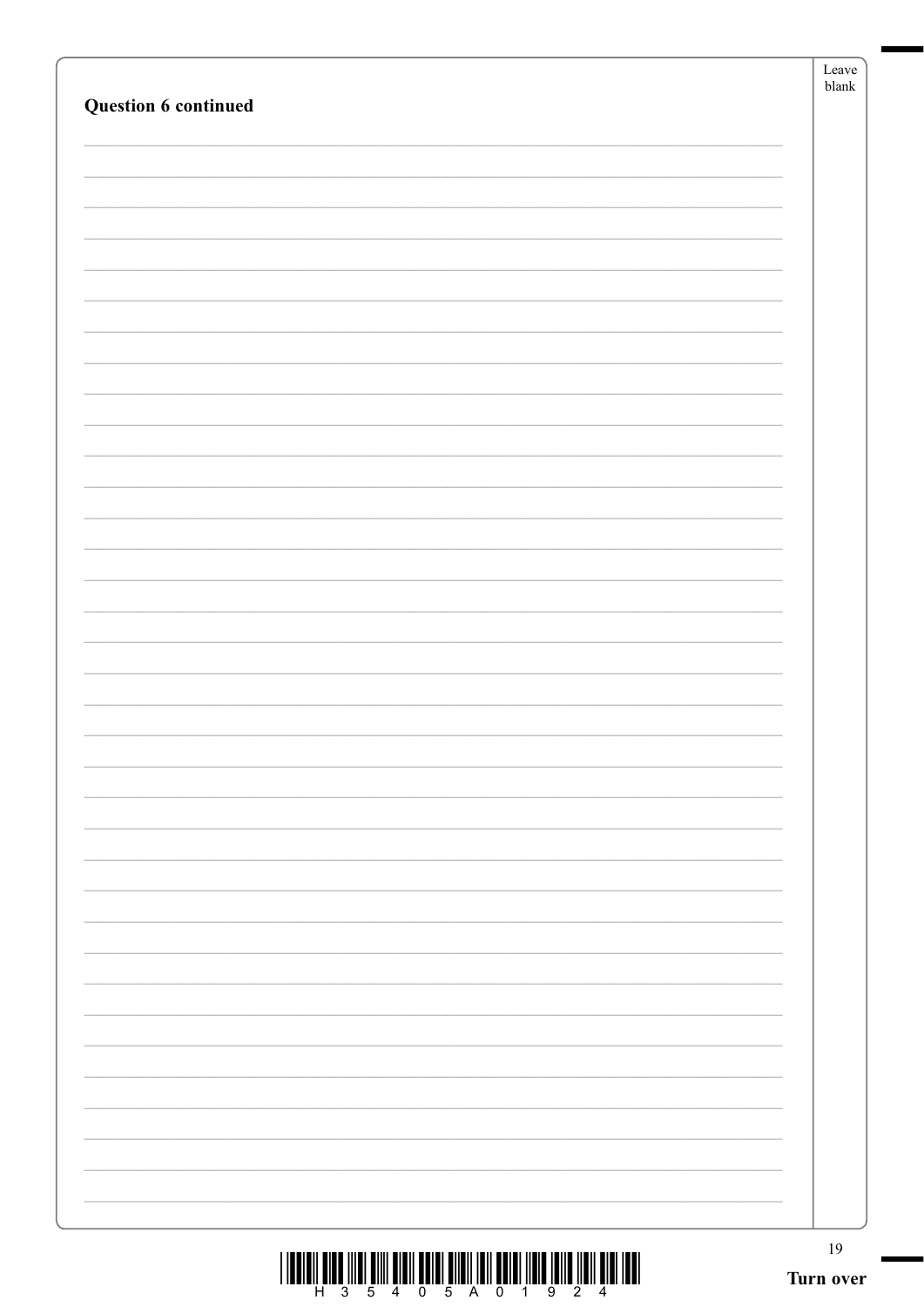|                             | $\operatorname{Leave}$<br>${\tt blank}$ |
|-----------------------------|-----------------------------------------|
| <b>Question 6 continued</b> |                                         |
|                             |                                         |
|                             |                                         |
|                             |                                         |
|                             |                                         |
|                             |                                         |
|                             |                                         |
|                             |                                         |
|                             |                                         |
|                             |                                         |
|                             |                                         |
|                             |                                         |
|                             |                                         |
|                             |                                         |
|                             |                                         |
|                             |                                         |
|                             |                                         |
|                             |                                         |
|                             |                                         |
|                             |                                         |
|                             |                                         |
|                             |                                         |
|                             |                                         |
|                             |                                         |
|                             |                                         |
|                             |                                         |
|                             |                                         |
|                             |                                         |
|                             |                                         |
|                             |                                         |
|                             |                                         |
|                             |                                         |
|                             |                                         |
|                             |                                         |
|                             |                                         |
|                             |                                         |
|                             |                                         |
| 20                          |                                         |

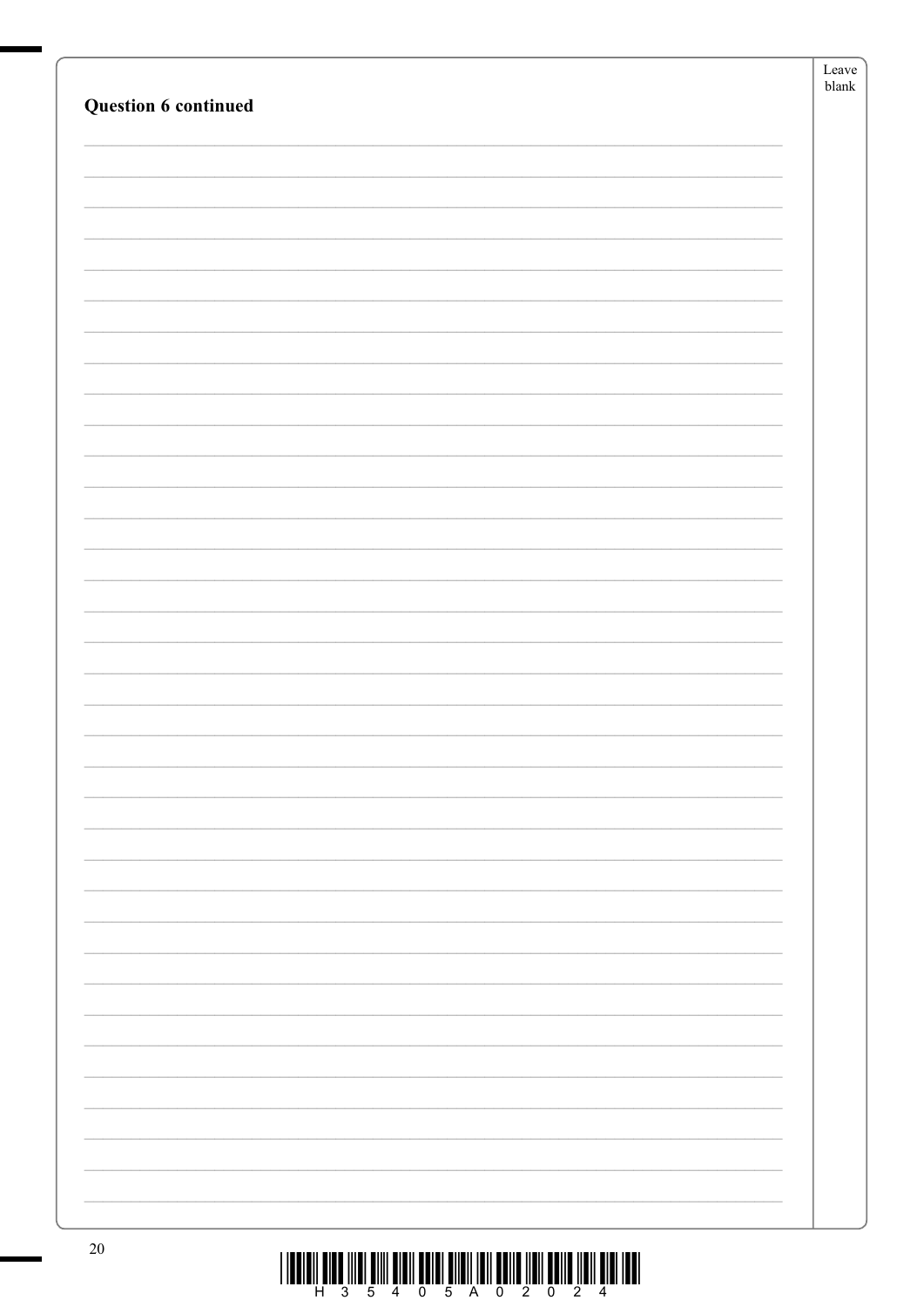| Question 6 continued |                  | blank |
|----------------------|------------------|-------|
|                      |                  |       |
|                      |                  |       |
|                      |                  |       |
|                      |                  |       |
|                      |                  |       |
|                      |                  |       |
|                      |                  |       |
|                      |                  |       |
|                      |                  |       |
|                      |                  |       |
|                      |                  |       |
|                      |                  |       |
|                      |                  |       |
|                      |                  |       |
|                      |                  |       |
|                      |                  |       |
|                      |                  |       |
|                      |                  |       |
|                      |                  |       |
|                      |                  |       |
|                      |                  |       |
|                      |                  |       |
|                      |                  |       |
|                      | (Total 15 marks) |       |

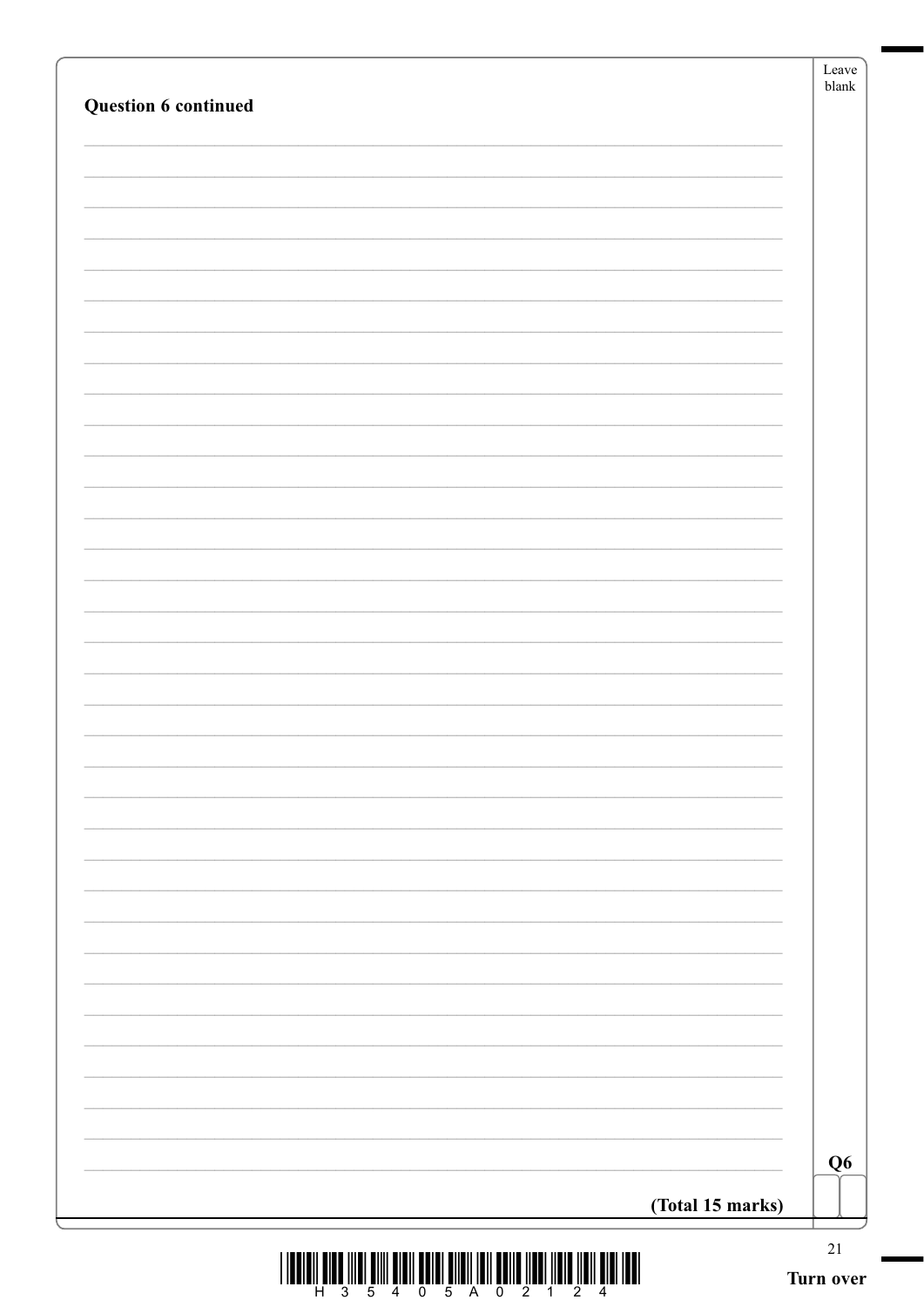Leave blank

$$
I = \int_2^5 \frac{1}{4 + \sqrt{(x - 1)}} \, \mathrm{d}x
$$

(a) Given that  $y = \frac{1}{4 + \sqrt{(x-1)}}$ , complete the table below with values of y corresponding to  $x = 3$  and  $x = 5$ . Give your values to 4 decimal places.

|  | 0.1745 |  |
|--|--------|--|

- $(2)$
- (b) Use the trapezium rule, with all of the values of  $y$  in the completed table, to obtain an estimate of *I*, giving your answer to 3 decimal places.  $(4)$
- (c) Using the substitution  $x = (u-4)^2 + 1$ , or otherwise, and integrating, find the exact value of  $I$ .

 $(8)$ 



7.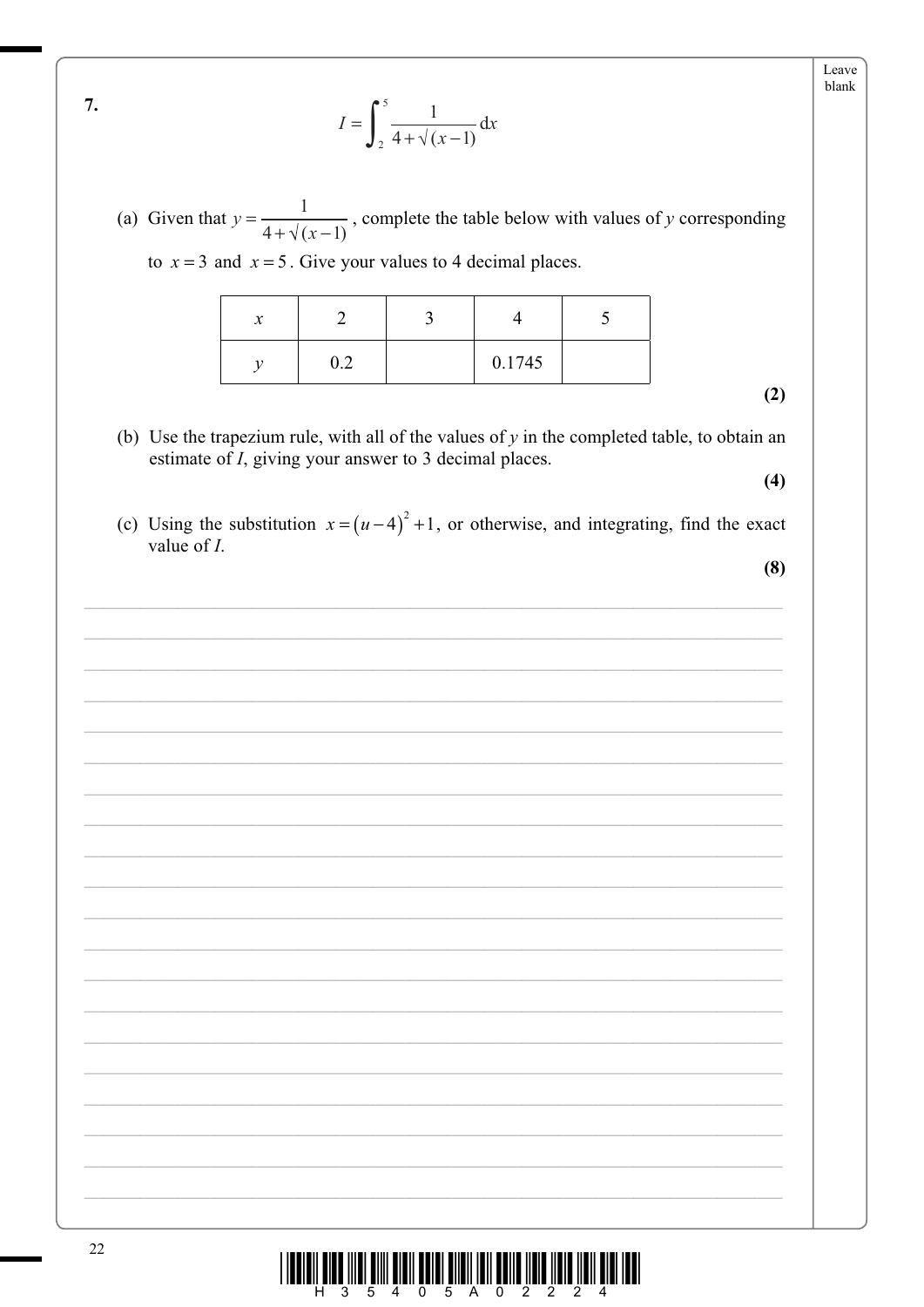| <b>Question 7 continued</b>                                                                                                                                                                                                                                                                                                                                                                                                      | Leave<br>${\tt blank}$ |
|----------------------------------------------------------------------------------------------------------------------------------------------------------------------------------------------------------------------------------------------------------------------------------------------------------------------------------------------------------------------------------------------------------------------------------|------------------------|
|                                                                                                                                                                                                                                                                                                                                                                                                                                  |                        |
|                                                                                                                                                                                                                                                                                                                                                                                                                                  |                        |
|                                                                                                                                                                                                                                                                                                                                                                                                                                  |                        |
|                                                                                                                                                                                                                                                                                                                                                                                                                                  |                        |
|                                                                                                                                                                                                                                                                                                                                                                                                                                  |                        |
|                                                                                                                                                                                                                                                                                                                                                                                                                                  |                        |
|                                                                                                                                                                                                                                                                                                                                                                                                                                  |                        |
|                                                                                                                                                                                                                                                                                                                                                                                                                                  |                        |
|                                                                                                                                                                                                                                                                                                                                                                                                                                  |                        |
|                                                                                                                                                                                                                                                                                                                                                                                                                                  |                        |
|                                                                                                                                                                                                                                                                                                                                                                                                                                  |                        |
|                                                                                                                                                                                                                                                                                                                                                                                                                                  |                        |
|                                                                                                                                                                                                                                                                                                                                                                                                                                  |                        |
|                                                                                                                                                                                                                                                                                                                                                                                                                                  |                        |
|                                                                                                                                                                                                                                                                                                                                                                                                                                  |                        |
|                                                                                                                                                                                                                                                                                                                                                                                                                                  |                        |
|                                                                                                                                                                                                                                                                                                                                                                                                                                  |                        |
|                                                                                                                                                                                                                                                                                                                                                                                                                                  |                        |
|                                                                                                                                                                                                                                                                                                                                                                                                                                  |                        |
|                                                                                                                                                                                                                                                                                                                                                                                                                                  |                        |
|                                                                                                                                                                                                                                                                                                                                                                                                                                  |                        |
|                                                                                                                                                                                                                                                                                                                                                                                                                                  |                        |
|                                                                                                                                                                                                                                                                                                                                                                                                                                  |                        |
|                                                                                                                                                                                                                                                                                                                                                                                                                                  |                        |
|                                                                                                                                                                                                                                                                                                                                                                                                                                  |                        |
|                                                                                                                                                                                                                                                                                                                                                                                                                                  |                        |
|                                                                                                                                                                                                                                                                                                                                                                                                                                  |                        |
|                                                                                                                                                                                                                                                                                                                                                                                                                                  |                        |
|                                                                                                                                                                                                                                                                                                                                                                                                                                  |                        |
|                                                                                                                                                                                                                                                                                                                                                                                                                                  | 23                     |
| $\begin{array}{c} \textbf{1} & \textbf{1} & \textbf{1} & \textbf{1} & \textbf{1} & \textbf{1} & \textbf{1} & \textbf{1} & \textbf{1} & \textbf{1} & \textbf{1} & \textbf{1} & \textbf{1} & \textbf{1} & \textbf{1} & \textbf{1} & \textbf{1} & \textbf{1} & \textbf{1} & \textbf{1} & \textbf{1} & \textbf{1} & \textbf{1} & \textbf{1} & \textbf{1} & \textbf{1} & \textbf{1} & \textbf{1} & \textbf{1} & \textbf{1} & \textbf$ | Turn over              |